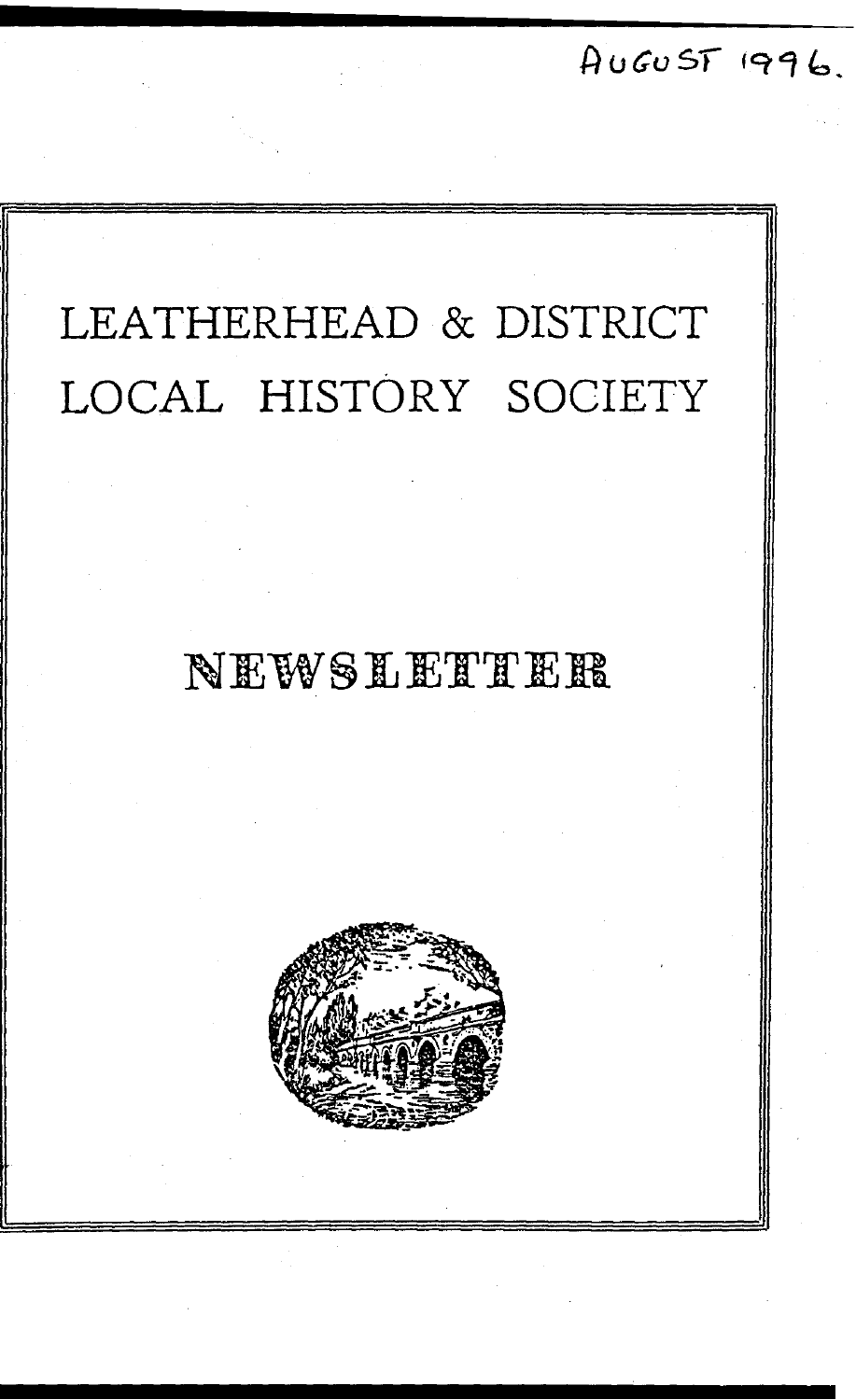#### LEATHERHEAD *k* DISTRICT LOCAL HISTORY SOCIETY Registered Charity No 802409

#### **Chairaan**

Peter Tarplee Donard East Street Gt Bookhaa KT23 4XQ 01372-452301

CVM Latham 1 The Knoll Lea'd KT22 8XH 01372-373055 01372-386348

Treasurer

Secretary Miss Joyce Fuller 15 Kingston Hse Gdna Leatherhead KT22 7HL

### NEWSLETTER 3/96 AUGUST 1996

#### MEMBERS

We were very sorry to learn of the death of Joan Blair, wife of Claud Blair, both of whom have been members for many years. Our condolences to her family.

#### THE RUNNING HORSE

Many of you will know that Allied Domecq are hoping to turn the famous 15th century pub which is a great part of Leatherhead history, into a "theme" pub. But there is worse they want to change the name. This Society is completely opposed to these changes in such an ancient building. A group of people who care about our history, have been moving mountains to get the proposals stopped. An interim preservation order, effective for six months, has been applied for to protect the building until the question of preservation can be considered fully.

A petition is being made to the brewers, and forms to sign are in the Museum and with the Secretary. Please come and add your name so that we can do our bit towards keeping our famous pub as we know it. Elinour Rumming would turn in her grave at the whole idea of changes to the Running Horse!!!

#### MORRIS SNELGROVE

One of the Society's earliest members was Morris Snelgrove, who kept meticulous diaries of his life from the age of 9 until his death aged 85. His family have allowed Mary Rice-Oxley to extract from the diaries all entries about the Society. These have now been put together and they make a good commentary on the Society's activities seen through the eyes of an ordinary members. A copy is enclosed with this Newsletter. Some of the names he mentions are worth noting: for instance, on page 4, December 1, the "nice St John's boy, John Blair" is better known to the Society as Dr W John Blair, author of many articles for the Proceedings, and of two Occasional Papers.

Our thanks to Mr Snelgrove's family for loaning us the diaries, and to Mary Rice-Oxley for spending many hours going through them.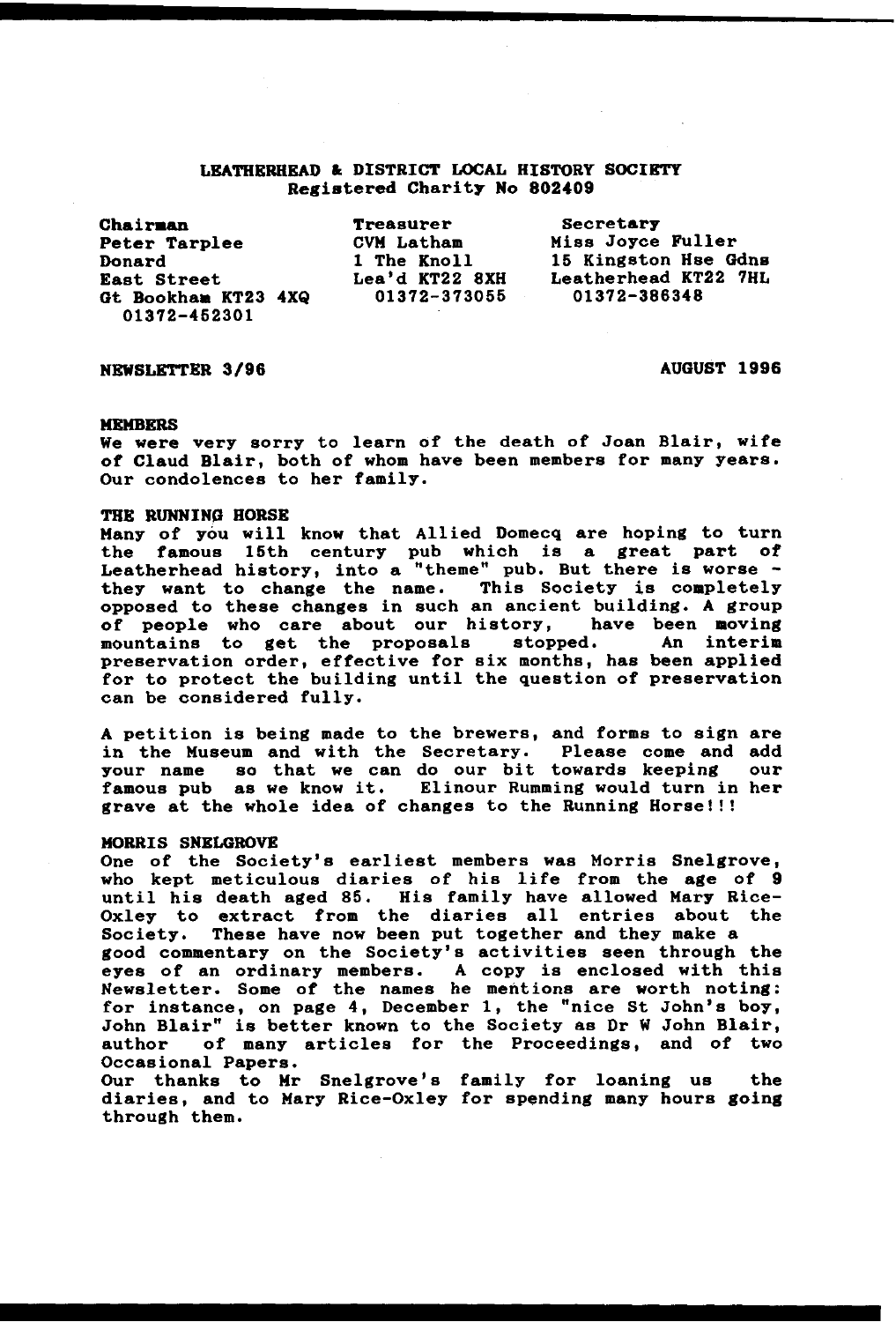#### PROGRAMME

Our series of lectures will start in September and continue until May 1997. They are held on the third Friday of each month in the Dixon Hall of Letherhead Institute at 7.30pm for 8pm. Entry is 50p for members and £1 for non-members and coffee will usually be served from 7.30pm to 8pm.

Friday, 20 September - "What, Where, When?" - Derek Renn The Society has been given a number of slides which have no labels. We need your help in identifying them, and perhaps telling us more about the people and places shown. Derek Renn has made a selection - some easy, some less easy - of those that seem to be local. Come along and bring any 'old inhabitants' who may remember scenes of their youth.

Friday, 18 October - The Dallaway Lecture: "Under the Cedar Tree" - by Stephen Fortescue

To celebrate the 50th anniversary of the founding of this Society, Stephen Fortescue, President and founder member, will give a talk he has entitled "Under the Cedar Tree". This is an informal review of historical research in this area over the last fifty years.

The talk will start at 8pm, and there will be an interval halfway through.

ON THIS EVENING NO PARKING SPACE WILL BE AVAILABLE IN THE INSTITUTE CAR PARK.

Friday, 15 November - "The Story of Headley" - by Peter Deayer, a resident there for many years.

A history of one of our neighbouring Parishes, where over the years we have had several members. Headley Heath belongs to the National Trust and their management of it has recently been the subject of many local meetings.

Friday, 20 December - Christmas Miscellany - presented by Gordon Knowles.

Our annual evening of short talks by members will have a variation this year. There will also be a photographic quiz and hopefully some artefacts for you to identify during an extended coffee and mince pie break, with prizes for the winners. Volunteers for talks (5-10 minutes, serious or notso-serious) are still needed. Please contact Gordon Knowles on 01372-458396 by the end of November - earlier if you can.

VISIT TO LOSELY HOUSE - Saturday, 17 August There are vacancies on the coach for this visit to the Elizabethan mansion built in 1561 by William More, cousin of Sir Thomas More, and still the home of their descendants.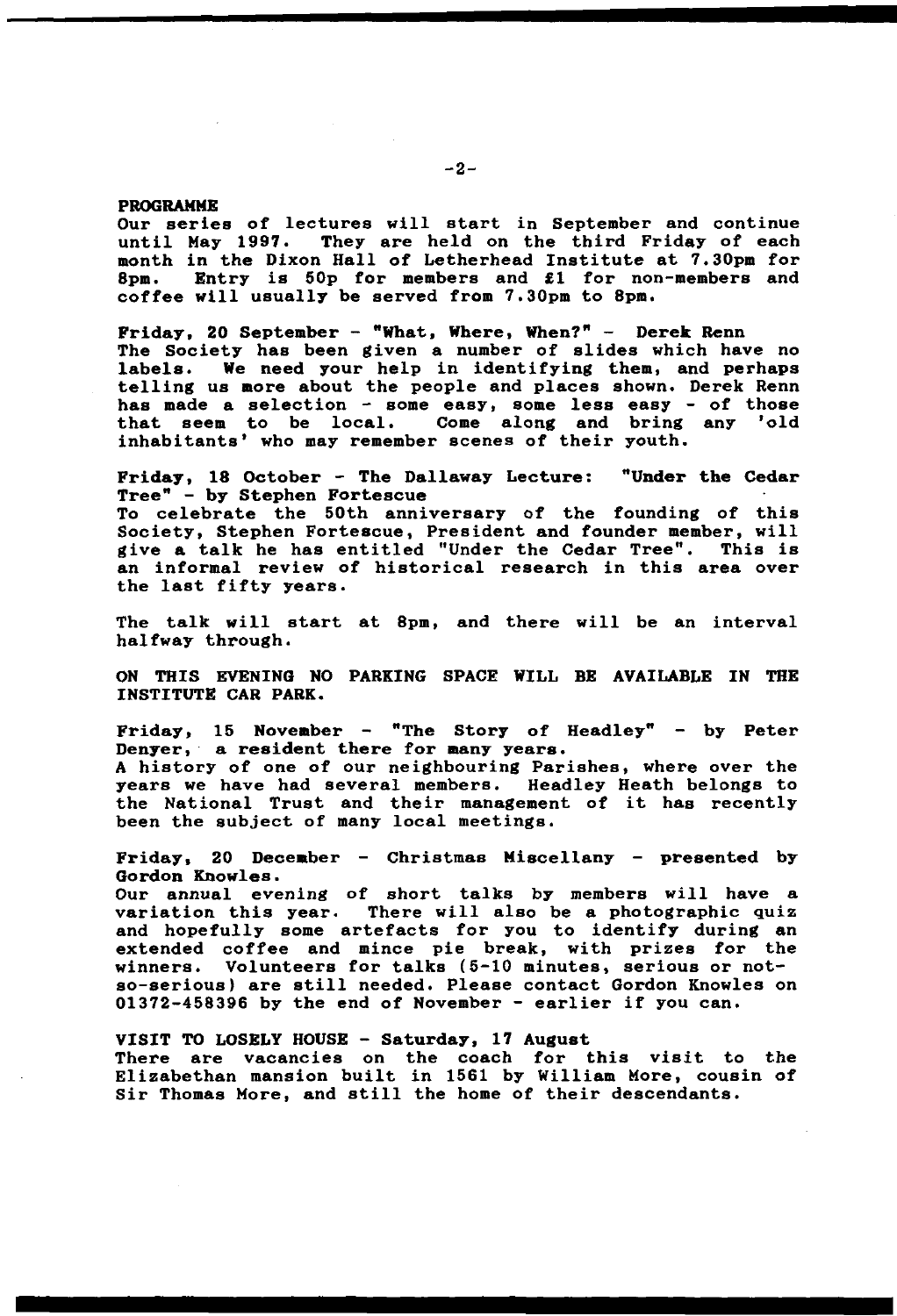Contact Dick Whittington, 01372-277180 for information if you would like to come.

|  | <b>Pick up times are:</b> |                                         |  |
|--|---------------------------|-----------------------------------------|--|
|  | Ashtead                   | - 1.45pm The Street, bus stop by Travel |  |
|  |                           | Centre                                  |  |
|  | Leatherhead               | - 1.50pm LERET WAY bus stop just past   |  |
|  |                           | multi-storey car-park entrance          |  |
|  | Fetcham                   | - 1.55pm Cobham Road Post Office        |  |
|  | <b>Bookham</b>            | - 2.00pm Lower Road, St Nicolas Church  |  |
|  |                           |                                         |  |

Return journey to same points, reaching Bookham about 6pm.

HERITAGE \*96 - LEATHERHEAD - Saturday, 14 September Heritage Day will be celebrated in Leatherhead on Saturday, 14 September and is being organised jointly by this Society and the Leatherhead Society. The idea is to encourage people to be more aware of the historic and cultural heritage of the town.

As we are playing a large part in this, we hope that all our members will take advantage of the facilities offered on the day to visit buildings not usually open to the public, such as Sweech House, St John's School and the various churches open to celebrate the occasion. There will be guided town walks to learn more about the buildings in the town, and riverside walks to learn about the natural habitat. We need more guides for the town walks, so if any members would be willing to help with this, please contact Linda Heath on 01372-372603. Full text provided for guides!

#### THE MUSEUM

Since the Museum opened on 4 April, some 800 visitors have been welcomed, including several classes from local schools.

School visits are one of the primary functions of any Museum, and are usually enjoyed by children and staff alike. The Museum's contribution to local education is a factor taken into account when we make applications for grants. To enable us to continue this essential service, the Curator needs a small group of members to take charge of the organisation and<br>reception of school visits. Help is also required with Help is also required with. cleaning, gardening, some correspondence, research on small projects, and the day-to-day running of Hampton Cottage. We have had one valuable offer of help from Alan Pooley, but more support from members will enable Janet to concentrate on the mammoth task of documenting the Museum's entire collection, an essential step towards registration with the Museums and Galleries Commission. The Museum is, after all, the Society's most precious possession and we want to ensure that it remains so. If you can help, please ring Janet Goldsmith on 01372- 277611, after 15 August.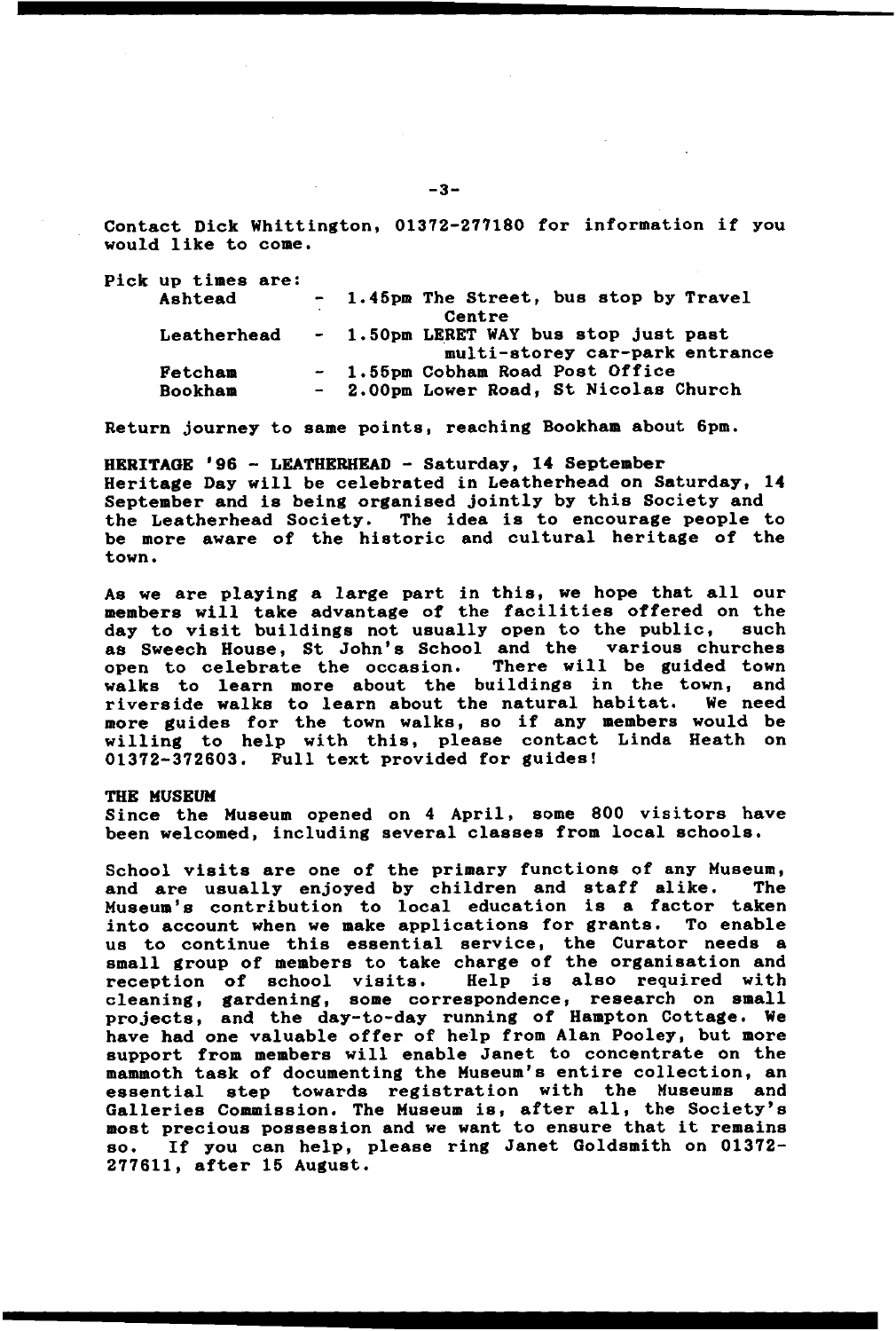QUERY FROM A MUSEUM VISITOR - Does anyone know of a pub that existed in this area, called the Bugle & Horn, landlord believed called Gould? Ring Janet Goldsmith - 01372-277611.

#### NEWS FROM THE LIBRARIAN (Gwen Hoad)

"Letherhead, a village of Surrey prettily situate on swelling ground, and dwelling in the heart of well clothed forest trees....is built in the form of a cross and possesses considerable unity of design, while 'the gentle Mole' winds embracingly around it, casting her arms forth as though to gather it to her bosom." Thus is Leatherhead described in C J Swete's "A Handbook of Epsom" published in 1860, one of the Society's more valuable books available for reference only.

Additions to the Library this month include:

#### $SURREY - Geology$

SEELEY, H G - Handbook of the London Geological Field Class being lectures on the geology of the London district. Philip, 1891.

#### SURREY - History

SURREY ARCHAEOLOGICAL SOCIETY — Surrey historic landscape studies. Newsletters Nos 4, 5 & 8. SCC, 1993-94, 94 & 95.

### SURREY TOPOGRAPHICAL *k* MAPS

DREWETT, John - Surrey. Shire County Guide, 1996

LEATHERHEAD<br>GOBLIN (BVC) LTD. The Goblin story: a short history of companies in the Goblin (BVC) Group, 1969.

HUGHES, Richard. St John's Foundation School, 1851-1872: the founding and early history of St John's School, Leatherhead, 1987.

LEATHERHEAD PARISH MAGAZINES 1884-85, 1886-87, 1888-89, 1890-91.

STUTTARD, J C - A history of Leatherhead. LDLHS, 1996.

#### WESLEY MEMORIAL METHODIST CHURCH, LEATHERHEAD.

A hundred years in the life of WMMC Leatherhead 1893-1993. 1993. CATALOGUE - Members who have copies of the Library's catalogue are advised to insert these details themselves to keep their copies up to date.

Recent copies of the following periodicals are available in the Library: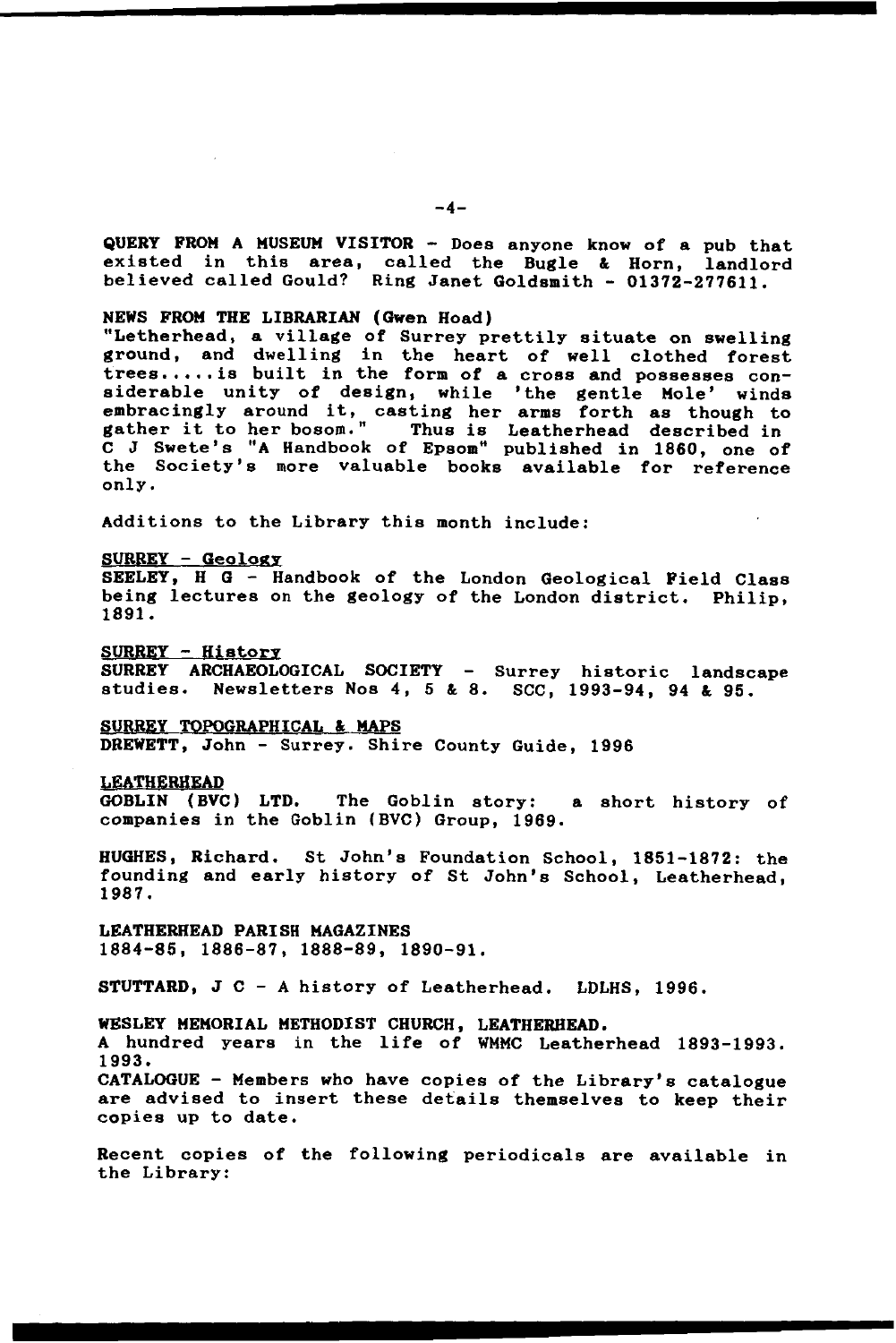The Local Historian & Local History News Bulletins/Newsletters from various societies or bodies: Ashtead Common Dorking Local History Group Egham-by-Runnymede History Society Esher District Local History Society Local Group Green Grapevine Nonsuch Antiquarian Society Royal Commission on Historic Monuments Rural Action Network (Surrey) Surrey Archaeological Society Surrey Local History Council Wonersh History Society

The Library is housed separately in the Institute Library room which is open on Tuesday, Thursday and Friday mornings from 10 am to 12.30pm. Access at other times can be arranged with the Librarian, Gwen Hoad, telephone 01372-273934.

Finally, the Society has a number of volumes of the Surrey Archaeological Society Collections for disposal at £1 each. It is not possible to list them all, but as a rough guide vols 41 to 54 and 57 to 79 are available. If anyone is interested would they please contact Gwen Hoad.

#### THE FRIENDS OF LEATHERHEAD MUSEUM The "Friends" have been busy holding events to make money for purchasing items needed in the Museum.

On Friday, 13 May, Bill Culley gave a second talk on 20th century Bookham. There was a very full house and money-wise this talk was even more successful than his first one. Bill has been persuaded to give a further talk sometime in May 1997 .

On Tuesday, 25 June, the annual Coffee Morning and Bring-and-Buy was held. Obviously the more money made the better, but the main object of this morning is to turn the cottage back into a "home" and meet as many Friends as possible, as well as members of the public. That objective was well achieved.

Visit to "The Derby Experience" - 2pm at the Queen's Stand, Epsom Racecourse: Sunday, 8 September 1996.

Bookings for this visit have to be in to Janet Goldsmith by Sunday, 18 August. The booking forms have been around at various meetings, but you still just have time to ring Janet Goldsmith on 01372-277611 if you would like to come. The party rate is £4-50 per person. Meet at 2pm sharp in the reception hall of the Queen's Stand for a guided tour lasting about an hour and a quarter, followed by a cup of tea.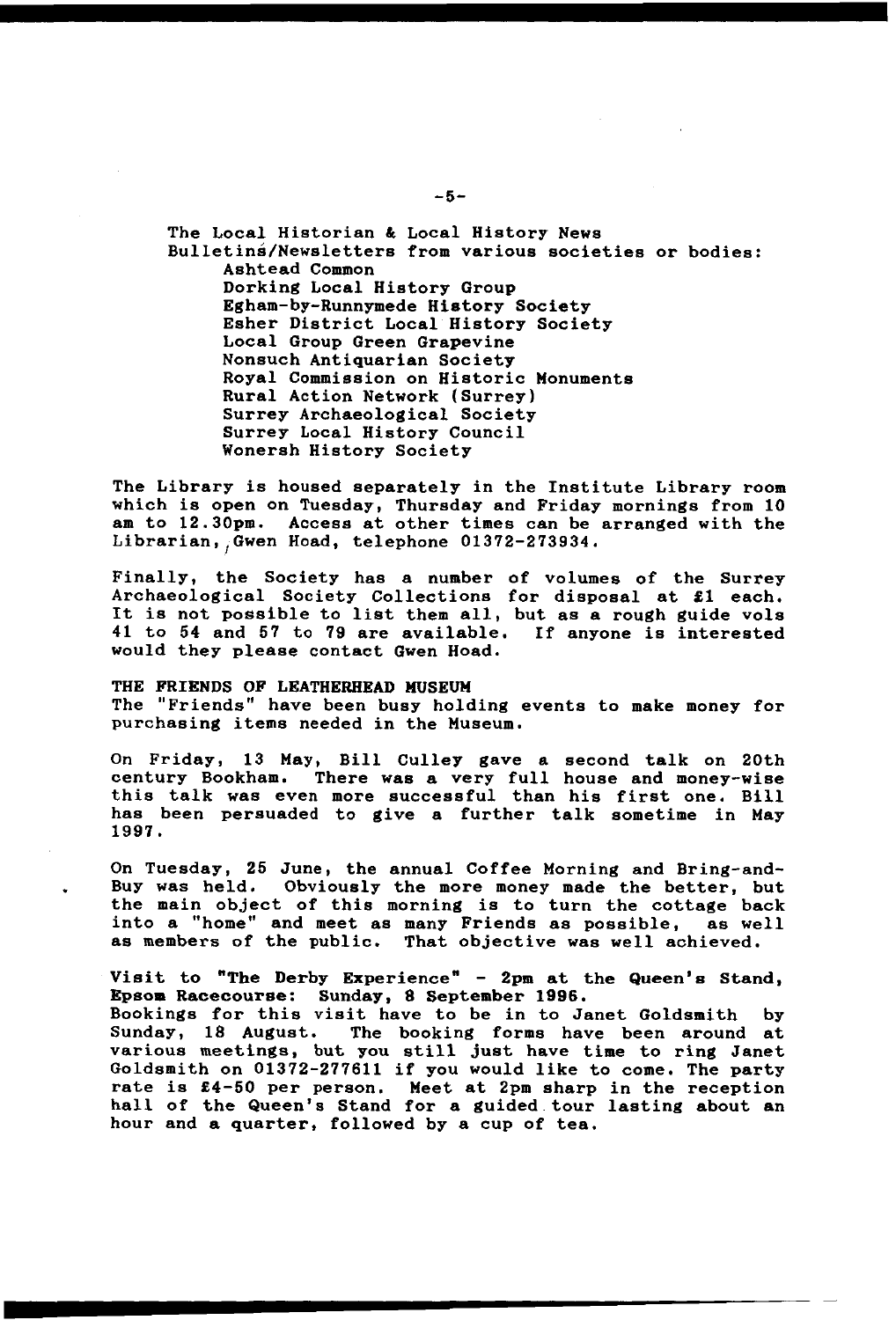The exhibits show 200 years of history of the Derby race and Epson racecourse. Until a few years back, the racecourse was a free "heath" one, which brought many colourful characters to<br>it. From the not-too-distant past, who could forget Prince "I it. From the not-too-distant past, who could forget Prince Got a Horse" Monolulu in his bright pink and yellow costume with huge feathers on his head. Or the One-Man-Band man who had more bits of instruments around his body than anyone would think possible. The crowds were enormous and it is doubtful whether many people could actually see the horses racing - but they had a wonderful day out.

#### "HIKE FOR HISTORY"

We have received the following information from Dr D B Robinson, Surrey County Archivist.

"To win support for the *Victoria County History*, Professor Christopher Elrington, former general editor of the History and professor emeritus, is to walk through all the historic shire counties of England (a distance of more than 1100 miles) between 30 July and 21 September 1996. He invites anyone who is interested to sponsor his walk and to join him for as long or short a stretch as they wish.

The *Victoria County History* fcalled after Queen Victoria) is the essential work of reference for English local history. It aims to provide a framework of authoritative information for every county, town and parish in the country; its sources and so serves as a starting point for further inquiry and research. More than two hundred volumes have been published. Many more volumes, however, have still to be written. The research and writing are financed largely by grants from public funds in the counties, and recently some of those grants have been withdrawn."

The walk is being done in three stages. The first left<br>Tintagel on 30 July to arrive in Canterbury on 15 August. The Tintagel on 30 July to arrive in Canterbury on 15 August. second leaves Egham on 17 August to go via Marlow, Hereford, Shrewsbury, Leek, Thetford and Saffron Walden to Enfield by 8<br>September. The third leaves Filey, Yorkshire, on 12 September. The third leaves Filey, Yorkshire, September, via Harrogate, Leek and Acomb to arrive in Durham on 21 September. Full details of routes and stopping places (arrange your own accommodation if you stay overnight) are in the Museum, or copies are available from Dr D B Robinson, Surrey Record ffice, County Hall, Kingston-upon-Thames KT1 2DN. However, any donations can be made to the County History Trust, 34 Lloyd Baker Street, London WC1X 9AB (marked "Hike for History") if you would rather stay home!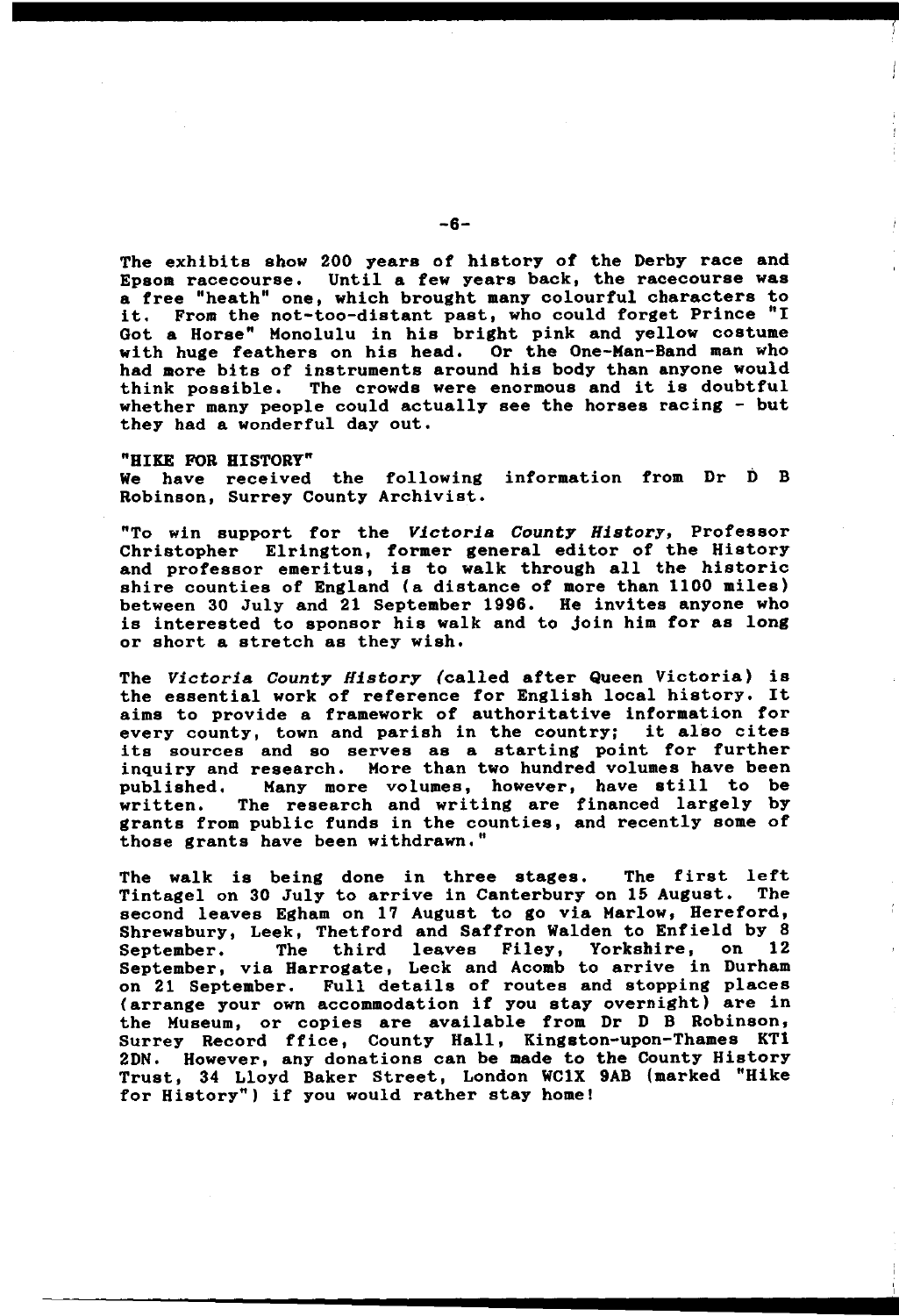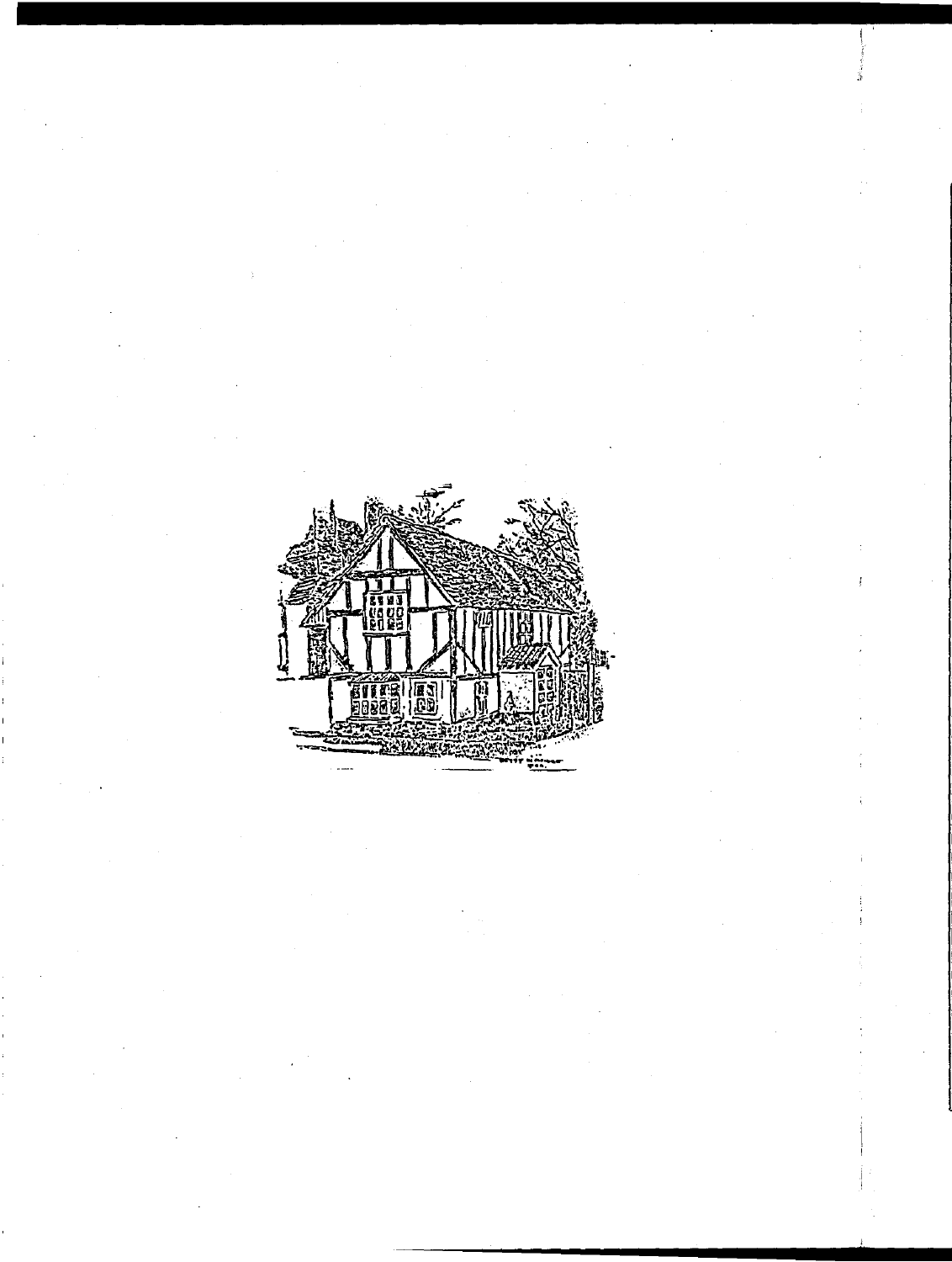#### **MORRIS SNELGROVE'S DIARIES**

#### by

#### Mary Rice-Oxley

Many of the older members of the Society will remember Morris Snelgrove, one of the original members. He was also on the Committee for many years. A school master by profession, he started to keep a diary at the age of 9, and continued it until just before his death, aged 81, in June 1985. Morris's family has allowed me to read the volumes which cover the years since the inception of this Society and these give a most graphic description of its early activities, the first entry being

#### 1946

*"June 5th - At a meeting of the Leatherhead* 6 *Diatrict Countryside Protection Society, J F Dalton proposed the inception of a History of Leatherhead & District. This marks the beginning of the Leatherhead* i *District Local History Society".*

*"Sept 7th. Sat. Called on Mr Dalton in Bookham Woods. Mark Oak, about a local History Group (later became the Lhd* A *Diat Hist Soc. Mr Dalton had inserted an advert in the L & D Advertiser asking people interested to call at his house. "*

*"Tues Dec 3rd. First meeting of the Committee of the LDHS in Fortescue's office in L 'hd High St over Barclays Bank."*

*"Fri Dec 20. Intensely cold - caps pushed off milk bottles. Thin attendance at meeting of L* A *Dist Hist Soc. "*

The Society at this time consisted of several groups. In its first year they were: Historical Records; Architecture;<br>Buildings & Surveying; Photography & Cartography; Buildings & Surveying; Photography & Archaeology; Natural History; and Arts Crafts & Folk Lore. Some groups appeared to be more active than others, the lack of private cars affecting the type of activities.

#### **1947**

In May surveying started at the site of Pachesham Manor in Randalls Road, not only at weekends but also in the evenings, giving an insight into the keenness for the practical work.

*"May 31st. Sat. 87 degrees. Surveying at Pachesham, took all the gear in my trailer behind bike.*

*August 30th, Sat. Lost machete chopper, very fed up*

*Sept 2nd. Tues. Dug in the moat at the site, no luck. Filthy black malodorous mud."*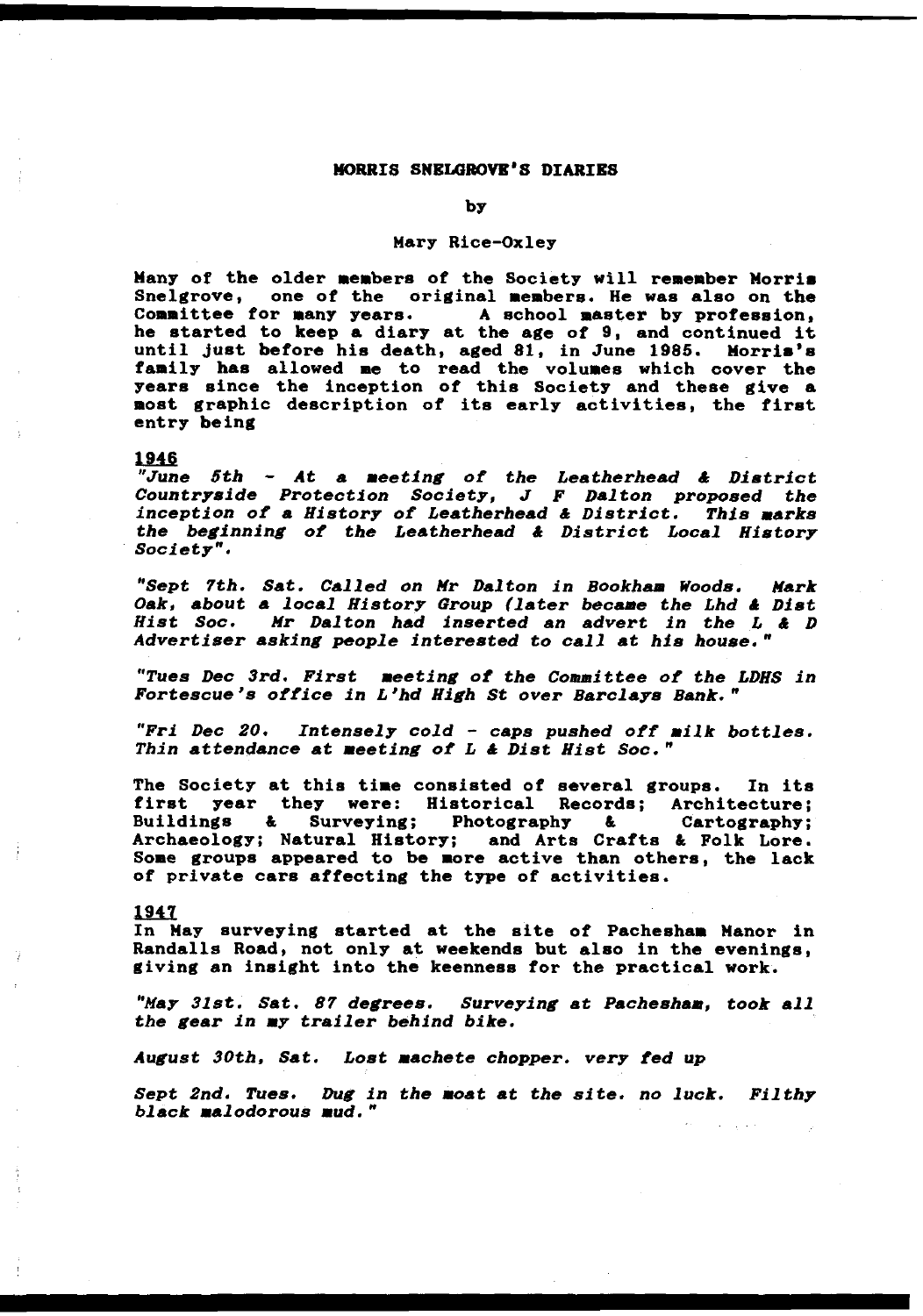*Sept 27. Sat. A lovely day. They have found tiles and a cooking pot.* "

There are many references to this excavation, culminating in the entry for

#### 1948

*"Dec 11th. 1948 Sat , LDHS meeting at the Bull, Leatherhead* on our excavations. very creditable *there."*

#### Earlier in 1947:

*"May 30, Fri. Extremely hot. Hist Society visit to Polesden Lacey in eve. a glorious spot and a very successful do for our first. Coffee & biscuits on wonderful lawn. Home in 12 minutes - on a bike in shorts with TEC* (Mr T E Conway Walker of Cobhaml *Mr Hanscomb gave a very fine lecture on Bookham.* "

*"July 4. Fri. Had a meeting of the photographic section of LDHS here. Elsie* ^Morris's wife) *made some nice cakes and coffee. Messrs. Fortescue, Ruby, Grimes and Proud came*."

*"July 19. Sat. In pm (very hot) a LDHS do. Six private cars* - *Ashtead Ch. Capt Lowther showed us round, What a peculiar ground plan. Leatherhead Ch (Mr Smith) Fetcham Ch (Mr Lewarne) Tea at the Green Domino, quite good. Little Bookham Ch t Gt Bookham Ch (Mr Lanscomb). A very good do. only cost 2s.* "

These entries are interspersed with some interesting social comments.

*"Aug 16. Sat. Very hot. Dutch cheese in shops again and whale meat sausages 1/8 per lb. Couldn't face strong kipper aftertaste."*

In 1948 there were many local visits. Juniper Hall, Slyfield, Dorking & Anstiebury, including the chalk caves in Chapel Lane, Gt Bookham, where Morris *"was bemused after investigating quite deep".* By the AGM in November the attendance had risen to 40. The lecture attendances were about 50. In two years the membership had grown greatly.

In 1950. June 17th Sat. was the first LDLHS coach visit to Penshurst, but no record of numbers.

#### 1952

" *May 17. Sat. Started measuring Manor House site at Lee Wood, 1 3/4* m *S of Effingham Junctn. About 15* turned up. *We made good progress in a mosquito ridden jungle in great heat.* Home *about 8*."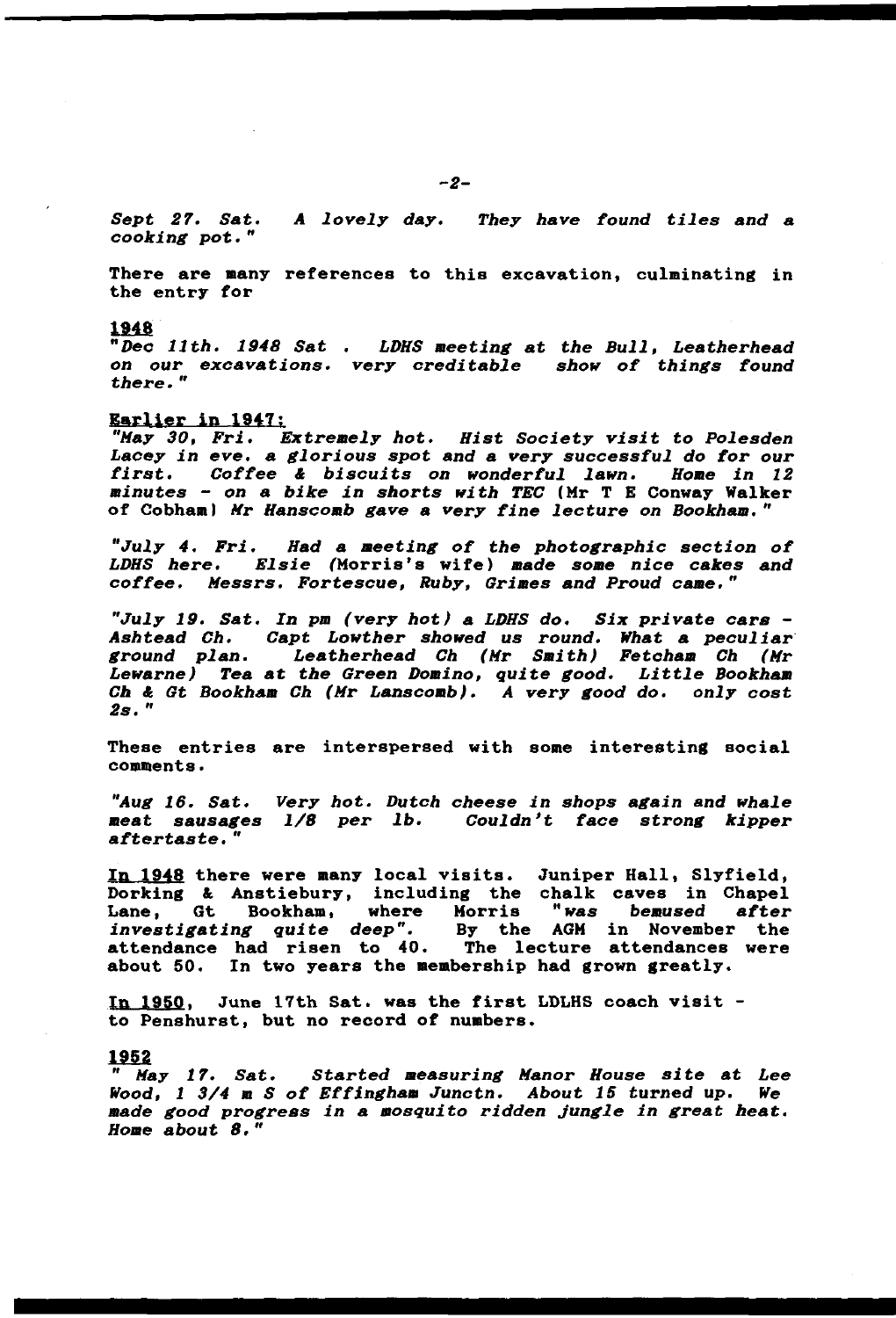*"June 14. Sat. Delivered machetes (bought in Stockwell that am* for 6/6 each) to Austin and Lewarne at Effingham. delighted." Records of this excavation and that at Pachesham are in the Society Proceedings.

#### **1956**

*Nov 21. Wed 10th AGM of the Hist Soc. About 40 present. Financial difficulties. We're getting old - few replacements."*

Entries for the next few years are fewer. A6M in 1957 had only small attendance, but by 1964 activities were more numerous. In 1969 a major coach trip took place, the first of many written up by Morris.

<u>1969</u><br>"Sept 20 Sat. 10.15 Coach LDHS from Bookham. Haslemere, *Devils Punchbowl great, then on to Porchester, greater Portsmouth foul. Castle* A *village very fine (Beer with John Lewarne) then Fishbourne Soman Palace very interesting, the building over it more so, a gem. The whole cleverly presented, the Soman garden a great triumph. All too short a time in Chichester (tea) then lovely run back via Cocking, Midhurst, Haslemere. Back 8.30. 2 hours from Chi. 17/6 all in. A great* A *glorious day."*

Through all these years the lectures were many, varied and well attended, although there are regular problems with projectors and especially with lecturers who used "*antique slides".*

*"Oct 31st. Sun. David Bruce carried me* A *Mrs Rice-Oxley to Lhd, a party of us explored the recently abandoned Wakefield (Draper) premises at the crossroads. We got some ancient ledgers, odd bits and I got packs of invoices, notepaper* A *some 1910 style* murderous *12" hatpins. The rabbit warren premises are quite interesting, very overgrown at back. huge elder tree* A *jungle."*

#### *1972*

*"June 24. Sat. First experience of M roads. 8.45 from Old Crown. Large* A *small coach (LDHS) service run across London as we go to Paddington, then by Lords Cricket Ground to Hendon Ml, 65 mph up this. notice 3 motor cycles both ways and lots of cars stopped with breakdowns. An hour of Ml quite enough. Then across to Stoke Bruern, attractive canal village - got Mr Jones, ex boatman, to sign his portrait in the Telegraph supplement. Elsie* A *Martin* (Morris's wife and son) *went for 2 hour trip through Blisworth Tunnel (back by coach). They reported many leaks in roof but quite interesting. up tunnel, canal quiet* A *charming. Then up over hill, saw a*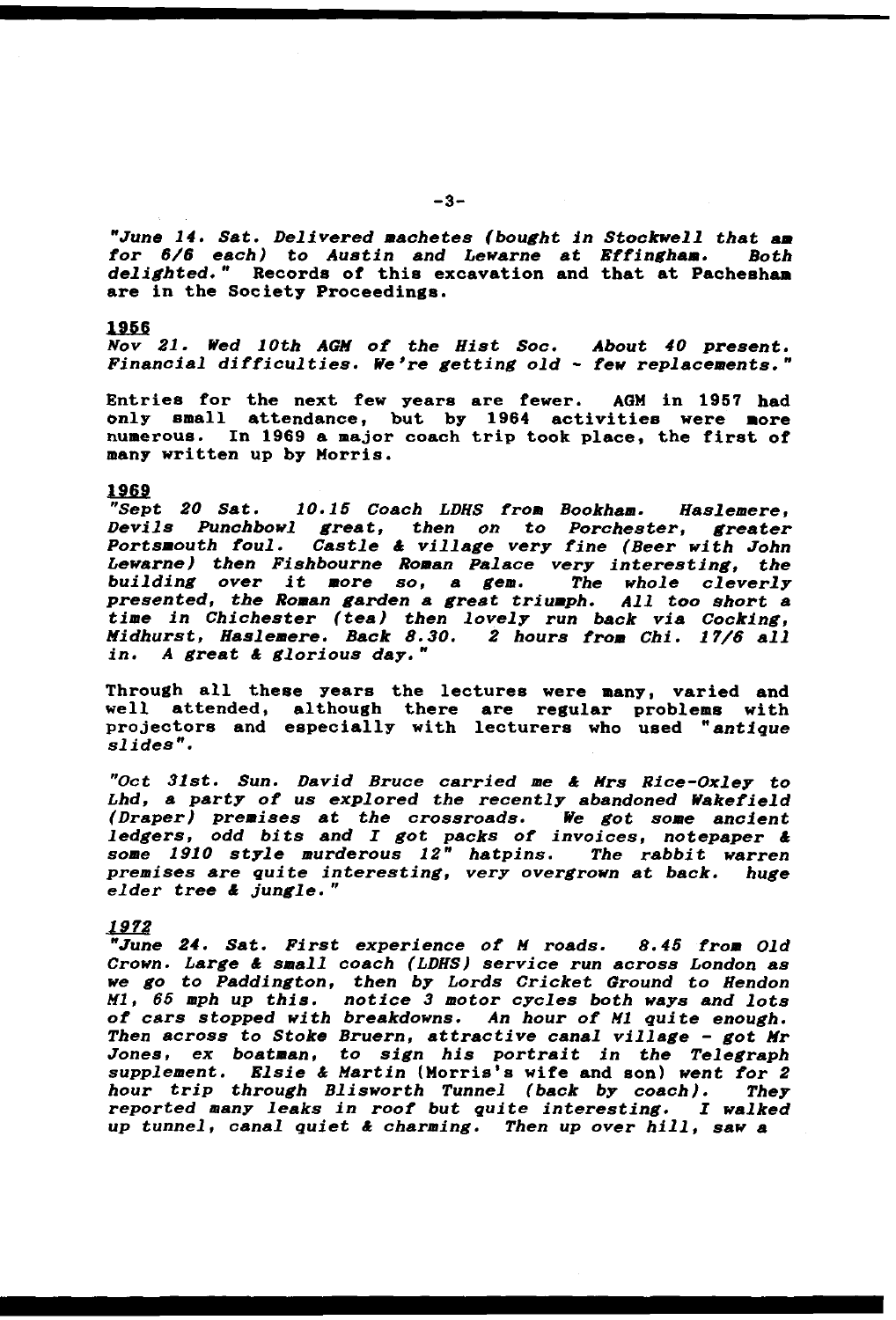*vent shaft. Walked down to Stoke Bruerne church. Interesting, well placed Canal Museum, very worthwhile. Lunch by canal - intrigued by paper serviette of the Gilbert family - in CORNISH! Across to Northampton, interesting red brick industrial town with some good features. Forests of huge TV masts. Up to Brixworth, a church* such as I *have never seen. Excavation of mediaeval buildings going on to 5. Then across new Pitsford reservoir to Earls Barton, great church* £ *fine display in village hall to commemorate church on stamp. Nice tea, nice people. Then via Olney (Bucks) looks a tine little town, but all these Midland towns have great industrial & residential suburbs. Then a belt down the M.l. We all had a good time, but a grey cold day, no rain. The M.l is much more good time, but a grey cold day, no rain. The M.1 is much more*<br>monotonous than the M4. WHAT A DAY! The S Midlands have *considerable charm, but the villages & towns spread terribly. Small red brick houses with Welsh slate roofs can look very good. Stoke Bruerne an attractive village but it's odd to see the canal well above so many houses. Very little commercial traffic on Grand Junction now but lots of pleasure boating. But I never really want to do a canal trip, too much travel in cuttings."*

*"Sept. 12. Tues. I 've had my Rudge bicycle 1/4 century still a fine bike with the original half-round section aluminium guards I got a week later in Lambeth. Never been able to replace them. Only frame, brakes* £ *handlebars of original bike left & 1925 Bluemel pump off a J D Autocycle (we had 3 of them). The chromium is quite good and the ex BSA 3 speed (off a BSA bicycle 1954) must be one of the few left with tube control. No spare parts available alas for this or for hub control."*

This bicycle of Morris's appeared in several photos in the Society's records and was instantly recognisable.

*"Dec 1st. Fri. LDHS Miscellany. Derek Renn took me, only about 40 there (rough night) but a good show 3 pleasant things. I had 100 ball points printed Leatherhead Hist Soc for £1-65 and gave them to the Soc as a 1/4 century present. Over £1 worth were sold immediately. Then the first roll of members was consulted, only 4 originals were there, John Lewarne, Stephen Fortescue, Conway Walker and myself. I proposed a special vote of thanks to a nice St John's boy John Blair, who produced some excellent drawings of domestic buildings."*

On Dec 8th Fri, he wrote of the death of Captain Lowther, President for a quarter of a century. He was an eminent archaeologist, excavating locally the Roman Villa and tile works on Ashtead Common.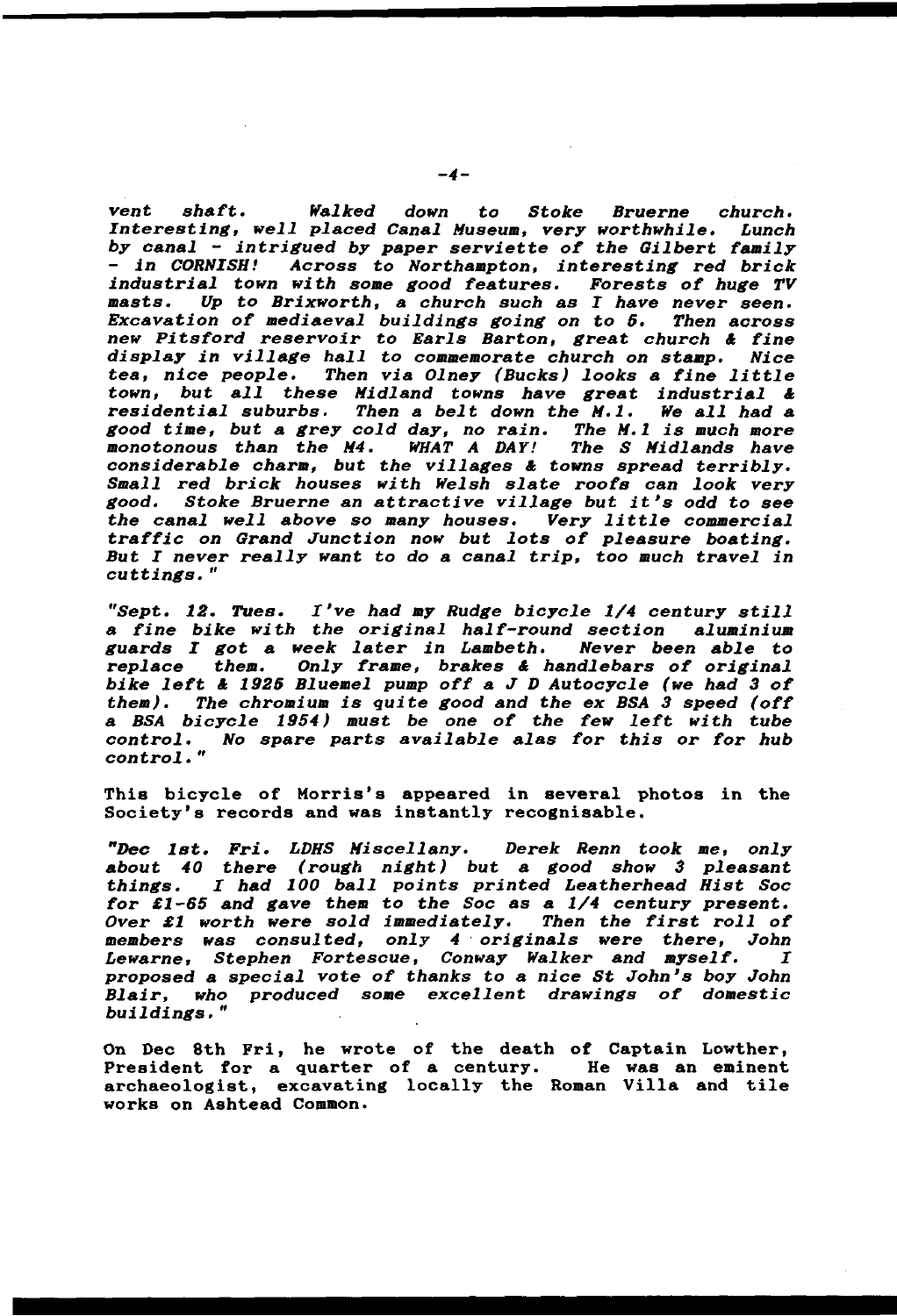During the next few years attendance at AGMa was approximately 50 and there was a good regular programme of lectures and visits, both full and half-days. There was also the start of many varied exhibitions put on at local functions.

## 1926

*"June 28. Sat. At 9am at the Infant School, Fetcham, we put up our European Architectural Heritage Year show. All went well and it was a good day, nearly 90 very interested people. £9 in donations, etc. This is the way to get the Soc known in the district. "*

*"Sept 20 Sat. We left Crown 8.10 for Wells via Shaftesbury. What a delightful town. Went to a Jumble Sale and kept the coach waiting! Next to St Peter's Church (visited) then on to Glastonbury where we lunched by the Abbey Ruins. Then on to that delectable little city of Wells. Wells but saw chapter House (not Vicars Close, alas) and had a nice tea in the Market Place (£1-20 for 3 with tip) where there was a loud Amsterdam Band Organ, Nice little market and peripatetic book stall. We hated leaving. We had make a side excursion to Cadbury Hill. It was good luck that the coach met nothing in the lanes, it completely filled them. The drive back was more* direct *and we had a wonderful view of Stonehenge backed by the setting sun and full moon opposite; people among it gave its great scale. Stopped 20 mins at the Service Station on the new M3 (good) and home by 9 with fish A chips. all delighted with the day. This was one of the best Society trips ever, characterised everywhere by vast views,* lots of apples and maize (in Wiltshire). *Shaftesbury is an astounding one and the view from its wonderful position superb. (Vale of Blackmore)"*

*"Oct 10 Fri. The Dallaway Lecture given by Derek Renn on 'Castles' had an all time record attendance of nearly 300."*

*"Dec 16th Th.* (The first reference to the Museum) *Had a look at Museum. Working party have obviously done a lot."*

#### 1977

*"Sept 29 Thurs. Saw Museum all gutted* - *it looks pretty grim, main timbers of gingerbread consistency. Miss Barnard 90, last tenant of* Hampton *Cottage, is dead."*

*"Nov 10. Thurs. Visited Museum - never happy about it."*

#### 1978

*"Jan 14th. Got very cold at the Museum. Partly owing to lowered floor it is abominably noisy. One has* the *feeling of being in the middle of the road when a great bus sweeps round the corner into Church St. "*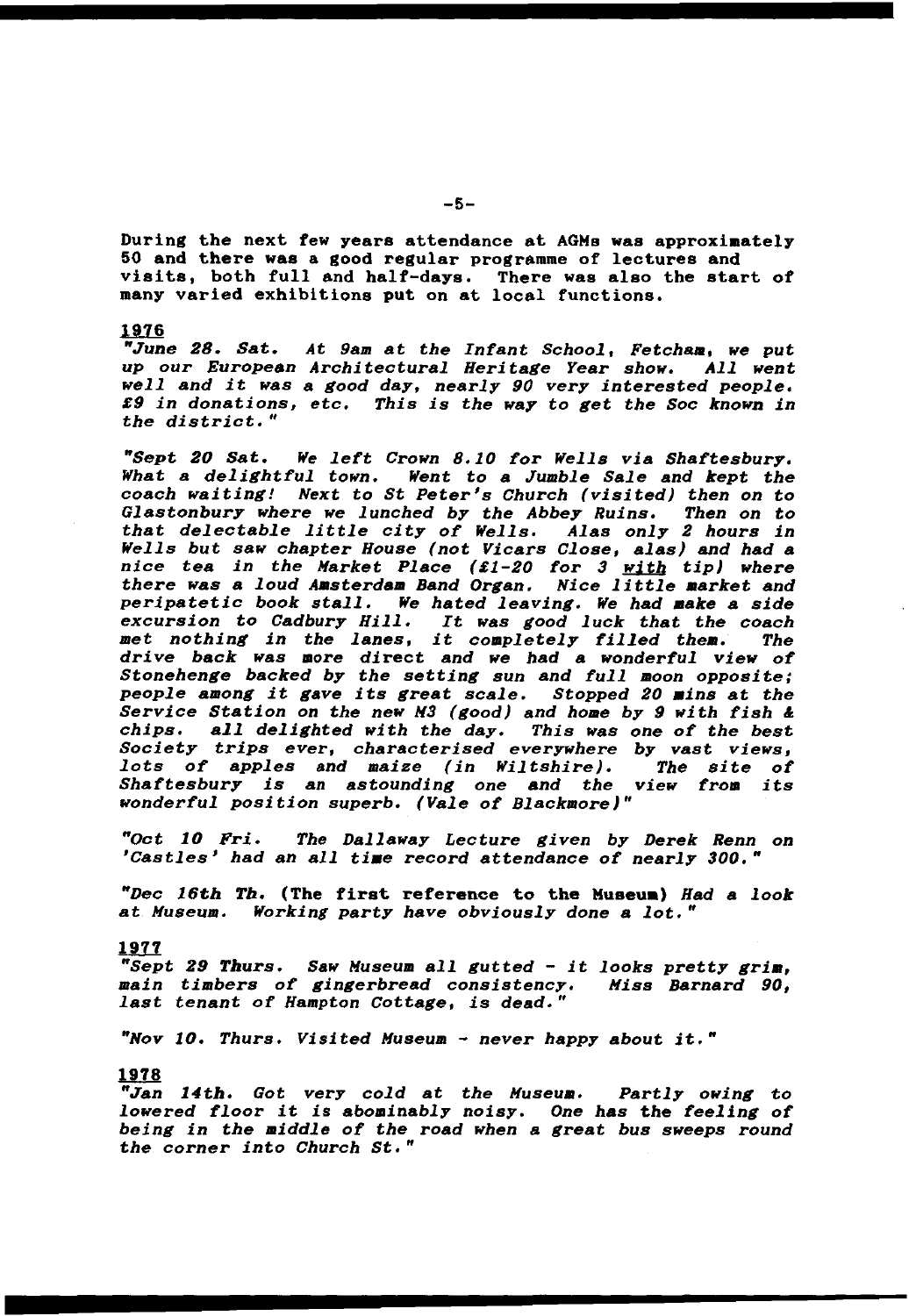*Feb 18. Sat. Sale in aid of Museum. Up early and out by 9am on Monark in bitter cold, but roads tree of snow - still I was not early enough to open the Red Cross Hall. Lots of people helping but not enough. I collected lOp entrance at door, amassed £8. A fine array of books, we did tea too. Lots of useful and valuable stuff. People stayed after Good as New tor Jumble Sale. 2.30-4pm, 5p. Profit of £202. clean-up man gave £9. "*

*"Jul 31st LDHS to Suffolk. Epsom Coaches at Crown oft at 7.35am then by the dreadful wasteland of N Wandsworth k Battersea to London Bridge t so on by the horrible A21 to* Brentwood 1/2 hour stop here in not unpleasant back street & *so on to Clare by pleasant rolling country. Vicar received us here, he had pleasant memories of cycling round Leatherhead when young. Lovely light church. Clare a nice little town, last here 10 years ago. Off on my own, saw the pleasantly retained 1860 railway station, then off up track. Never have I seen such wild roses, fine poppies and marguerites too. Back to Country Park, then via Cavendish (alas no stop) to Long Mel ford (church) and so to Lavenham, bigger than, not inferior to Thaxted, an unbelievably beautiful timbered town, lots of it everywhere, a dream. Tea here, not dear at 55p + tip, then a lot more exploring, forgetting where coach was. They were concerned about me but Geoff Hayward found me and led me back to the Market Place, which alas I 'd missed. Only held them up 5 mins but it was a bad moment, like some dreams you have, God knows how I would have got home. In the church there was a delightful string quartet A. harpsichord rehearsing. No recording has the magic of the actual performance. Left Lavenham at 5.55, back via Braintree, 1/2 hour there, quite an interesting little town, and so back and arrived home at 10.10pm. All Ok but 4 1/4 hrs for under 100* m. It was *a long and delightful day. Suffolk and Essex border a wonderful part of England Cereal crops looked super and what a lot of broad beans they grow It's unfortunate that nearly half the journey is through such a nasty area."*

#### 1979

In May & June of this year two marathon outings took place. The first to Kenilworth & the Cotswolds, starting at  $7.40$ , back at 10.30. The second was to Peterborough & Stamford of the same duration, both costing £3-50. At the end of this Morris told the members of the great part Eric Barnwell & Win (his wife) play in going over the route beforehand and told them it was the last trip he would lead - *"great protest but I fear it must be so. "*

*"July 7, Sat. A Garden Party was held in Mr A Mrs Peter Bucknill's fine house at the Warren, Ashtead (High Corner) in aid of the Museum. We put on a Society's Exhibition in their*